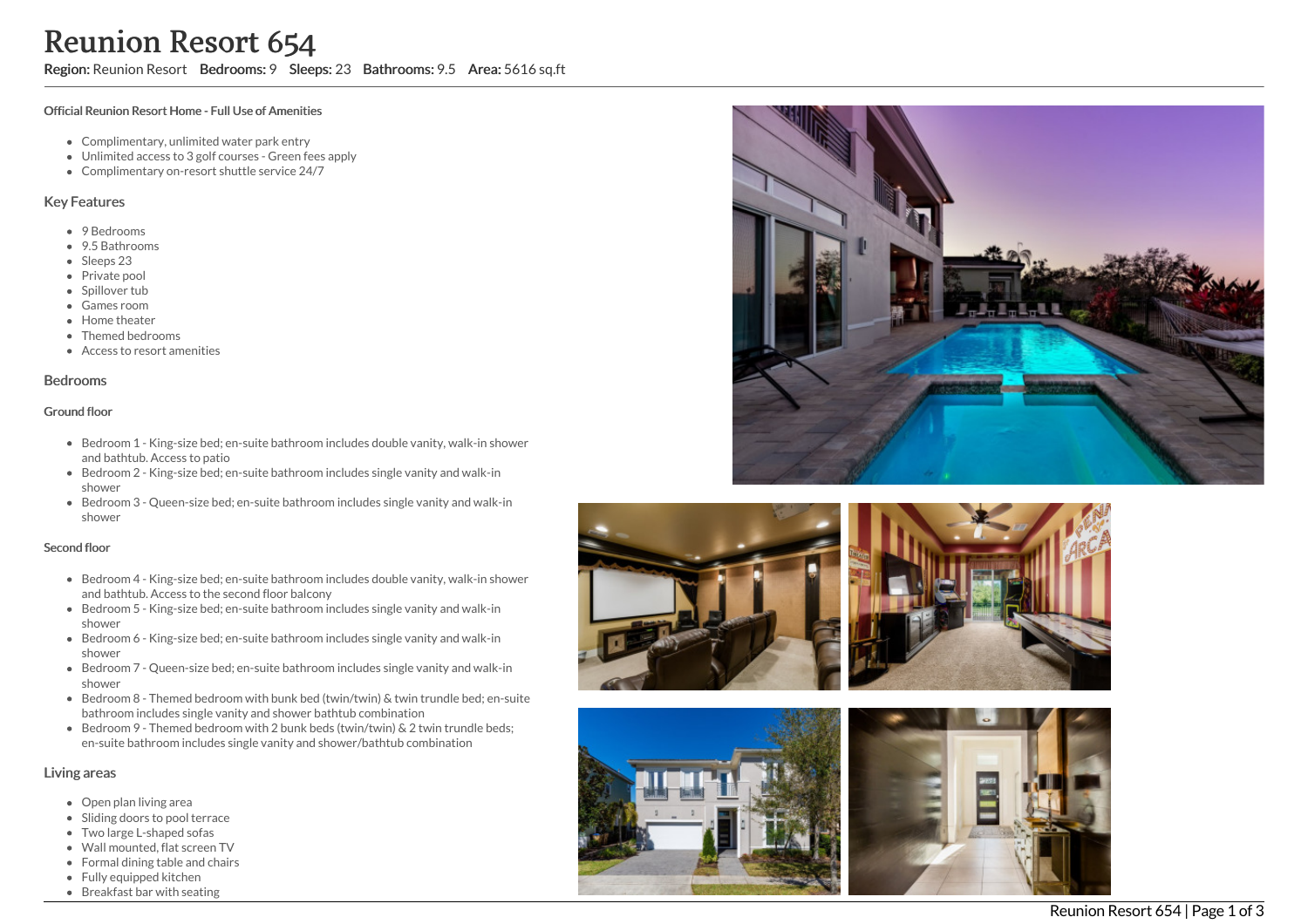### Pool area

- Private pool
- Spillover spa
- Sunloungers
- Summer kitchen with BBO grill
- Covered lanai with alfresco dining area and flat-screen TV

## Home entertainment

- Games room complete with flat-screen TV, PS4 games console, 2 gaming chairs, airhockey table, 2 multi-arcade games, wet bar and access to balcony
- Home theatre with projector screen, surround sound, cinema-style seating and X-Box game console
- Second floor covered balcony with pool table
- Flat-screen TV's in living areas and all bedrooms

## General

- Air conditioning throughout
- Complimentary wifi
- Bedding and towels included
- $\bullet$  Private parking
- Security safe

### Laundry room

- Washer and dryer
- Iron and ironing board

# Children's equipment available for hire

- $\bullet$  Crib
- Stroller
- $\bullet$  High chair
- Pack and play

# Places of interest

- Golf course 1 mile
- Supermarket 1 mile
- $\bullet$  Shopping mall 2 miles
- Disney World 6 miles
- Seaworld 15 miles
- Universal Studios 21 miles
- Legoland 25 miles
- Airport 27 miles
- Beaches 75 miles